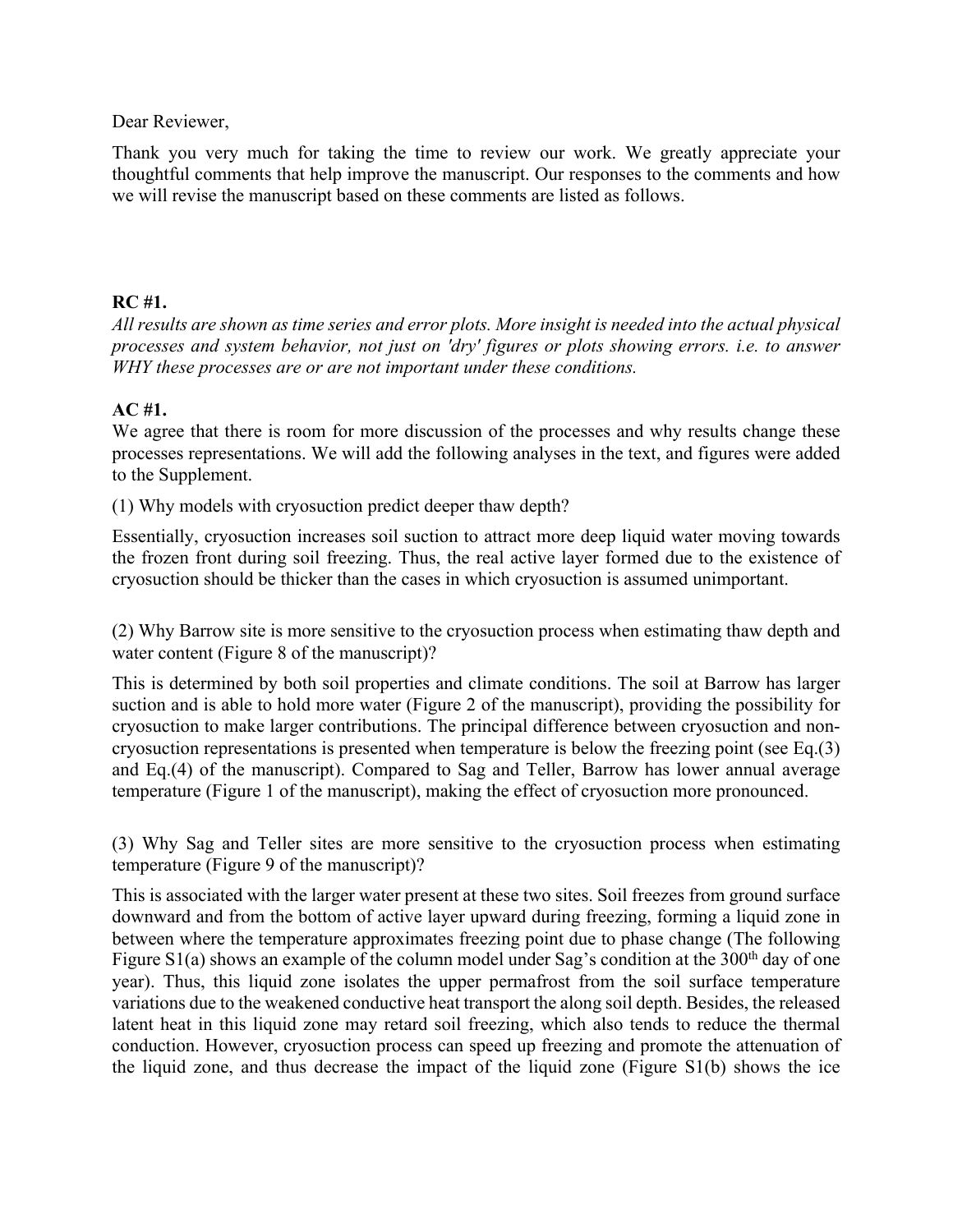saturation at the same time, i.e.,  $300<sup>th</sup>$  of one year, when the soil column still has large area no frozen). Hence, the influence of cryosuction is more significant with more soil water.



**Figure S1. (a) Ice saturation and area where temperature is between 273.15K and 273.25K within the top 1 m depth of a column model under Sag's condition at DOY = 300, with cryosuction process in simulation (DOY is day of year); (b) Ice saturation within the top 1 m depth of a column model under Sag's condition at DOY = 300, without cryosuction process in simulation.**

(4) Why advective heat transport is not significant in simulations under the assumed conditions of this paper?

Under the assumption of large-scale Arctic systems ignoring influence by localized groundwater flow features (e.g., ponds, gullies, etc.), the liquid water flux determines the advective heat transport in the subsurface. However, the flow velocity on average is quite low within the shallow active layer with limited thickness (see an example in Figure S2).



**Figure S2. Vertical velocity distribution and thaw depth within the top 1m depth of a column model under Sag's condition at DOY = 208 and 240.**

Figure S3 compares the absolute value of conductive and advective heat flux, at the 208<sup>th</sup> and 240<sup>th</sup> days, separately. The advective heat flux only shows a relatively larger value at top cells because of water flow inside of the active layer. The relatively larger advective heat flux is on the same order of magnitude with the smallest conductive heat flux (see Figure S3(a)) or even less than the smallest conductive heat flux (see Figure S3(b)).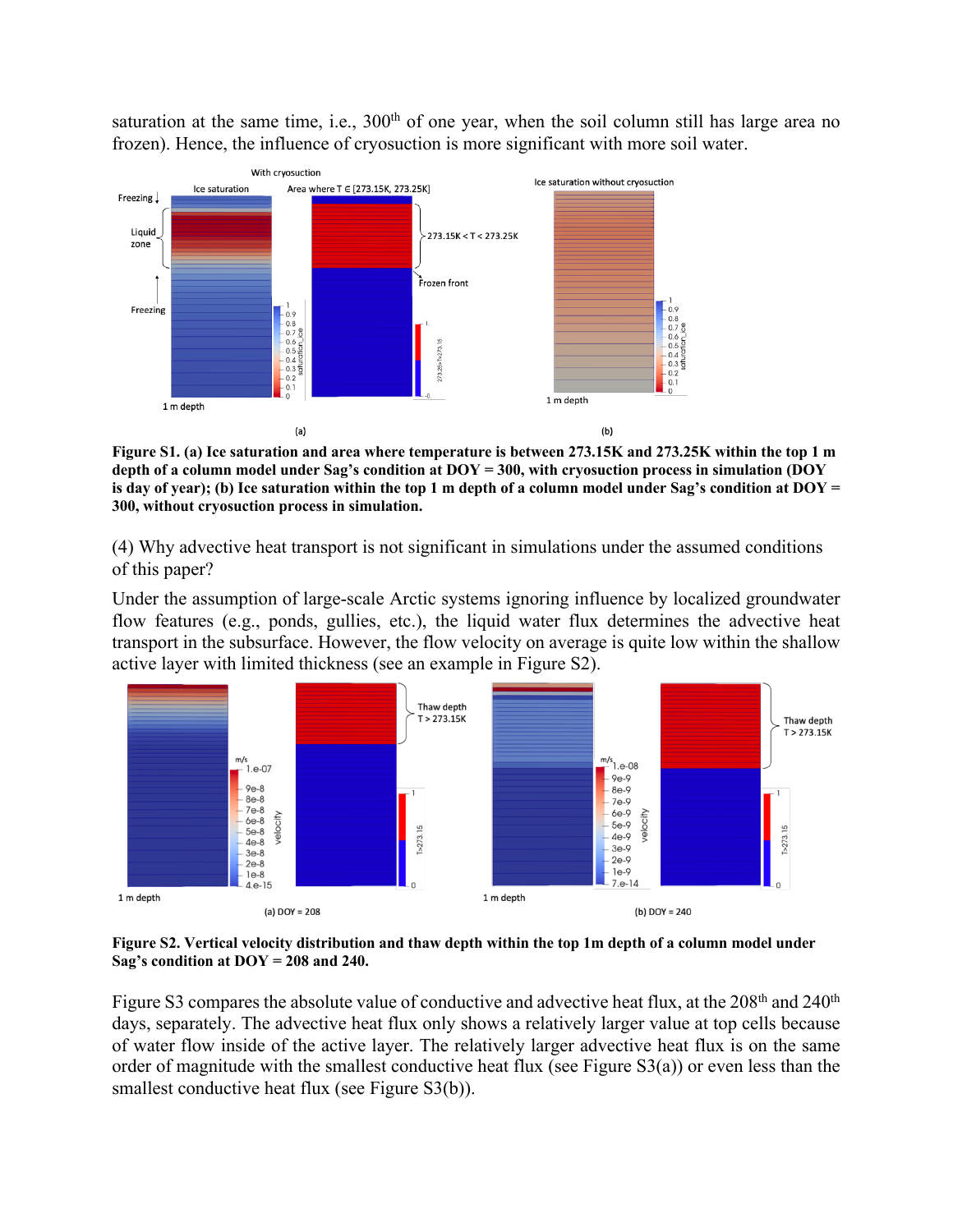

**Figure S3. Absolute value of conductive and advective heat flux within the top 1m depth of a column model under Sag's condition at DOY = 208 and 240.**

## **RC #2.**

*I did not find the comparison of computational efficiency very relevant. The authors seem to suggest if the computational cost of including advective heat transport is high, then it can be neglected. Computational cost should have little or no bearing on whether or not to include a process - if a process is important & relevant, it needs to be included, regardless of the computational cost.*

#### **AC #2.**

We agree that the process distinction is by far the more interesting result, and we included the computational cost only as a sidenote, as it is of interest only to ATS users. We definitely did not intend to suggest that computational cost has any say in whether a process can be neglected or not. We agree with the reviewer that if a process is important and relevant, computational cost should not be a deciding factor. Considering the computational cost is analyzed just based on ATS code and primarily useful for ATS users, and this is a much smaller audience, we will move the discussions of the computational cost to the Appendix. The manuscript is probably clearer with their removal from the main text.

#### **RC #3.**

*I found the results and conclusions were cast too strongly as being definitive in the general context. These results are specific for the conditions assumed (geometry, flow system, etc.).*

## **AC #3.**

We agree that the results are specific for the conditions considered, and tried to stress this in both the Introduction and Conclusions by noting clear exceptions in other geometries, such as thermoerosion gullies, etc. (see Lines 118-128, Lines 608-609). We agree that it important to state the limitations of this study up front, however, and will add text at the beginning of the conclusions clarifying that "Here we investigated the influence of these simplified representations on modeling field-scale permafrost hydrology in set of simplified geometries commonly used in the permafrost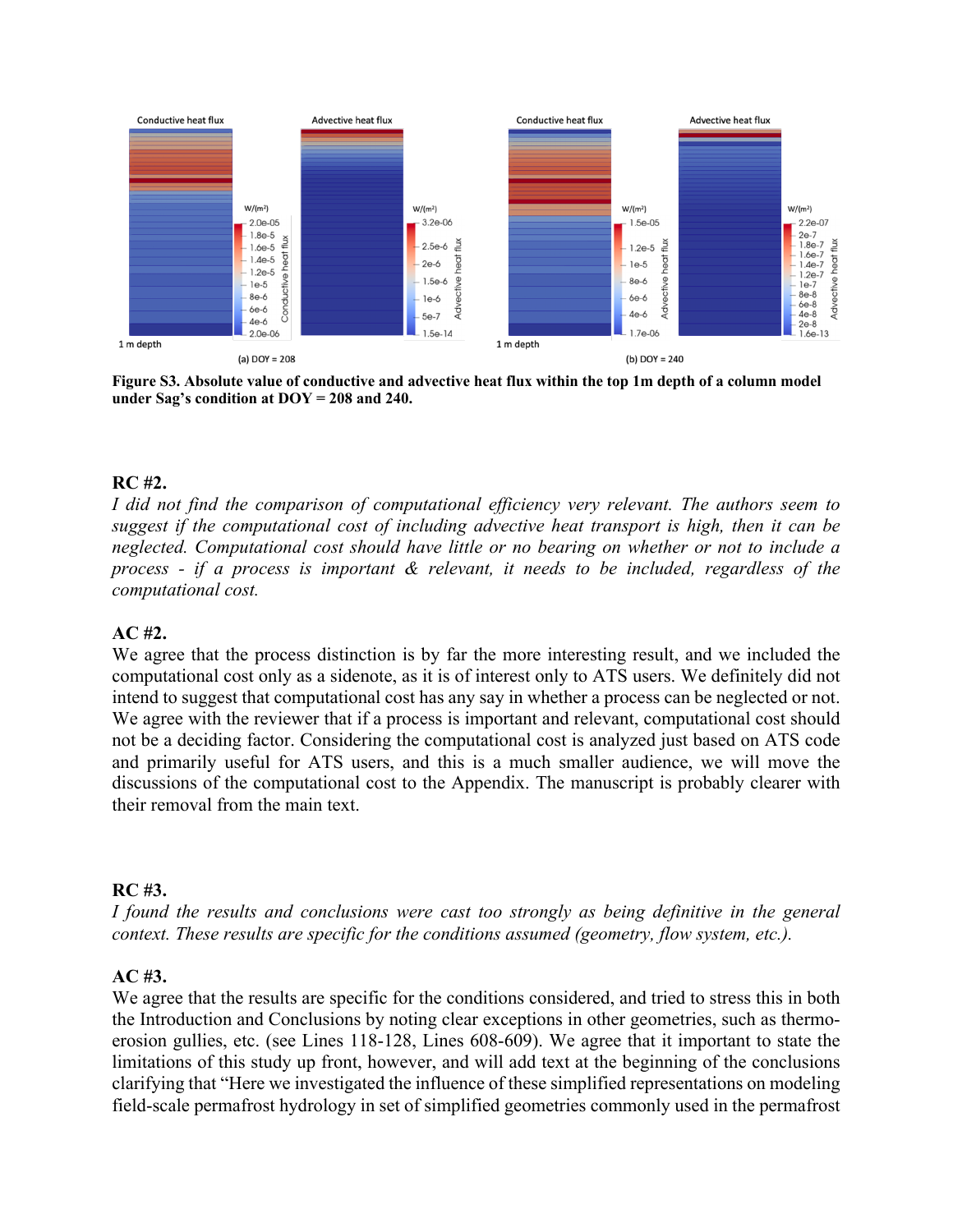hydrology literature with the Advanced Terrestrial Simulator (ATS v1.2). We note that these conclusions are specific to conditions similar to these geometries, and should not be applied in cases where focusing flow mechanisms may dominate." Additionally, in the Conclusions, we will also add "under the assumed conditions".

## **RC #4.**

*The paper refers a few times to 'a general Arctic system' (Line 27) or to '... a normal Arctic system' (Line 490) .... These should be replaced by, ex., 'a conceptual system'... or 'in these specific simplified cases'. There is no such thing as a 'general' or 'normal' Arctic system.*

## **AC #4.**

The "general/normal Arctic system" here does not mean "generalized" or "all" Arctic system, but refer to a large-scale Arctic system without apparent influence caused by localized groundwater flow features, such as taliks, thermal-erosion gullies etc., that mentioned in the Introduction. For a small area with these localized features, advective heat transport may play an important role. This paper does not focus on these localized features, but on a large-scale Arctic system where the influence of these features can be neglected. This will be clarified in the text.

## **RC #5.**

*Line 111: The Nixon (1975) paper is much too old to use for justifying this statement that 'it is commonly recognized that heat conduction predominates ...'.*

# **AC #5.**

This sentence was intended to lead to the introduction of the cases where advective heat transport plays an important role. It will be deleted in the text.

# **RC #6.**

*Line 156, 297: needs to be corrected to advection-dispersion (or advection-conduction). ('diffusion' is almost always used only in the context of mass transport).* 

# **AC #6.**

This is clearly a difference of fields. Advection-diffusion is commonly used in the applied mathematics literature to describe the partial differential equation solved, though we are willing to consider that conduction may be the more commonly used term in the engineering community, and is typically more specifically used when referring to heat transport. The term "advection-diffusion" in the original manuscript (Line 156) will be revised to "advectionconduction". Section 2.3 focuses on advective heat transport and discusses the effect of including advective heat transport or not in permafrost models. Section 2.3 will remain the original heading "advective heat transport".